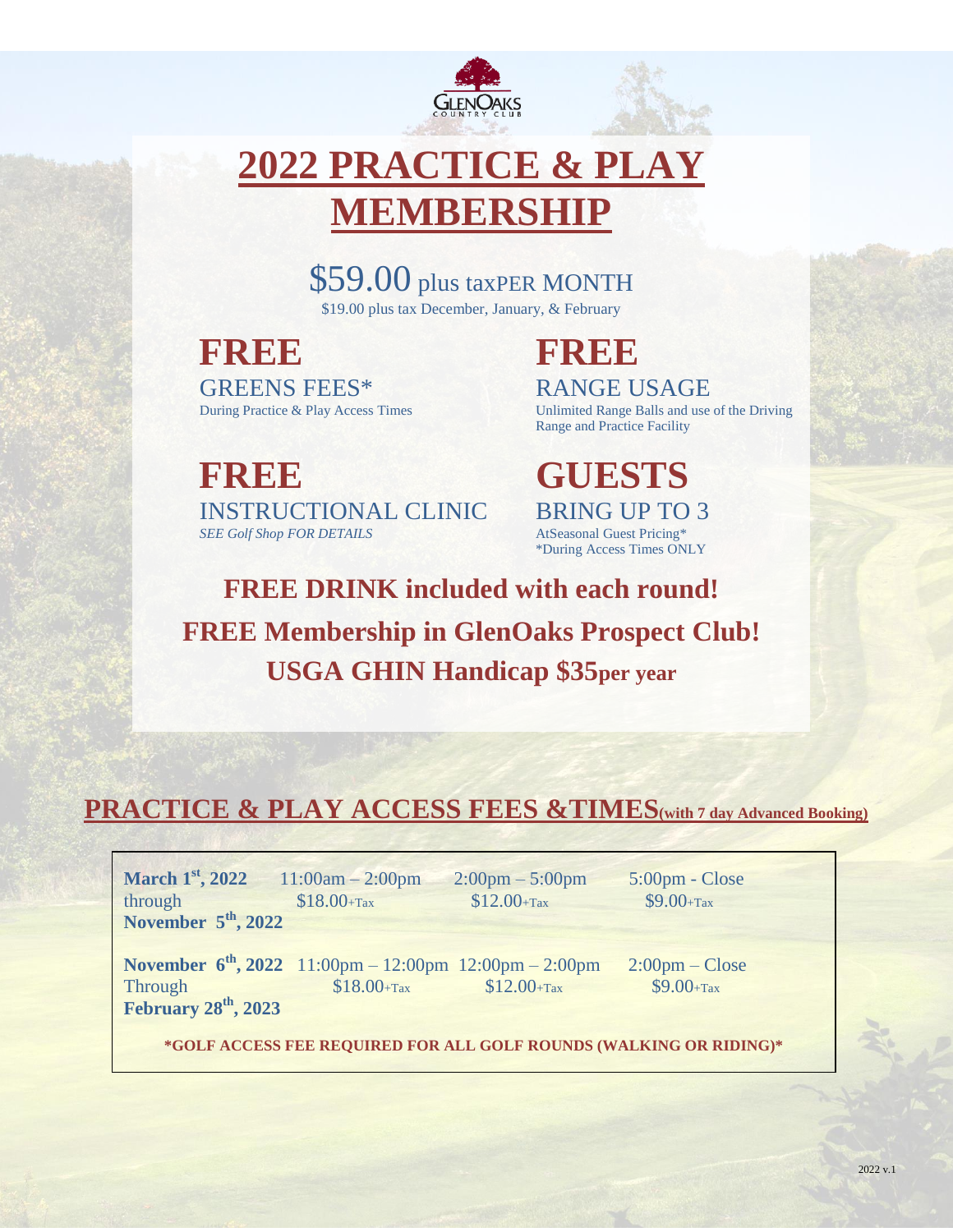

|             | <b>Practice &amp; Play Membership* at GlenOaks Country Club:</b> offers golfers the following benefits for the period of<br>to   |
|-------------|----------------------------------------------------------------------------------------------------------------------------------|
|             | ("Term"). In consideration for the prepaid fee, the Player and any included family members listed below shall have the following |
| privileges: |                                                                                                                                  |
| (i)         | Unlimited Practice Facility Use including Range Balls, 7 days a week (weather permitting)                                        |
| (ii)        | Free green fees at specified Practice & Play Access times (see above)                                                            |
| (iii)       | Access fee required when playing during specified Practice & Play Access times (see above)                                       |
| (iv)        | Up to 7 day advance reservations                                                                                                 |
| (v)         | Unlimited FREE access to Practice & Play Instructional Clinics                                                                   |
| (vi)        | Free Drink included with each round                                                                                              |
| (vii)       | Access to Dining any time any day                                                                                                |
|             |                                                                                                                                  |

*Full Golf or Resort Membership is required to gain access to Swimming Pool or Golf Events*

The Practice & Play membershipis available for the Player, and for an additional fee, up to two (2) of the Player's family members. Family members include children (under the age of 18) living in the same home. Upon execution of the Agreement and payment of the Plan Fee indicated below, the Player and named family members shall receive all Plan benefits and privileges.

**Plan Fee.** Player fees are as follows – please select one by providing pass holder name(s).

| Pass Holder Name:          | Individual<br>\$588 (Annual Fee) or \$59 (Monthly Fee Mar-Nov) (\$19 p/Month Dec-Feb)                                 |  |
|----------------------------|-----------------------------------------------------------------------------------------------------------------------|--|
| <b>Family Member Name:</b> | Spouse<br>\$588 (Annual Fee) or \$59 (Monthly Fee Mar-Nov) (\$19 p/Month Dec-Feb)                                     |  |
| <b>Family Member Name:</b> | Junior U-18 family member for an additional<br>\$318 (Annual Fee) or \$29 (Monthly Fee Mar-Nov)(\$19 p/Month Dec-Feb) |  |

### *Payment Options*

**I wish to pay my Plan Fees for the next year** upon execution of this Agreement and understand there will be no refunds if I terminate my agreement prior to the term of the agreement for any reason. [*Initial] X:*

**I wish to pay my Plan Fee in monthly installments** to be due the fifteenth day of each calendar month of the Term. Club is hereby authorized to make a charge to my Credit Card or Bank Account with information on the following page. [*Initial] X:*

I agree to report to Club all changes to the credit card information or bank account within ten (10) days of the change. I agree that Club is not responsible for any charges or expenses (e.g. for overdrawn accounts, exceeding credit card limits, etc.) resulting from charges billed by Club. [*Initial] X:*

I agree to pay the charges by the due date and understand that I will forfeit my privileges and be unable to sign up for the installment payment plan in the future should an installment payment not be made for any reason. [*Initial] X:*

The Practice & Play Program benefits, access times, or rates may be changed or terminated by the club at any time with 30 days notice. This notice is to be posted in the golf shop for 30 days prior to any changes. This program is for the sole use of the member and any added family members listed above. *Any member found giving range balls to nonmembers or removing range balls from the facility will be immediately expelled from the club without refund*. Tee times may not be available on holidays, tournament days, and other blackout dates may apply.

| Date                              | Member Name: Name:                |                                                |
|-----------------------------------|-----------------------------------|------------------------------------------------|
| <b>Golf Course Use</b><br>Sold By | Address:                          |                                                |
|                                   | City, State, Zip:                 | <u> 1983 - La Branchett, amerikan persoa a</u> |
| Signature:                        | <b>Phone Number:</b>              |                                                |
|                                   | <b>Individual E-Mail Address:</b> |                                                |
|                                   | Spouse or Junior E-Mail Address:  |                                                |